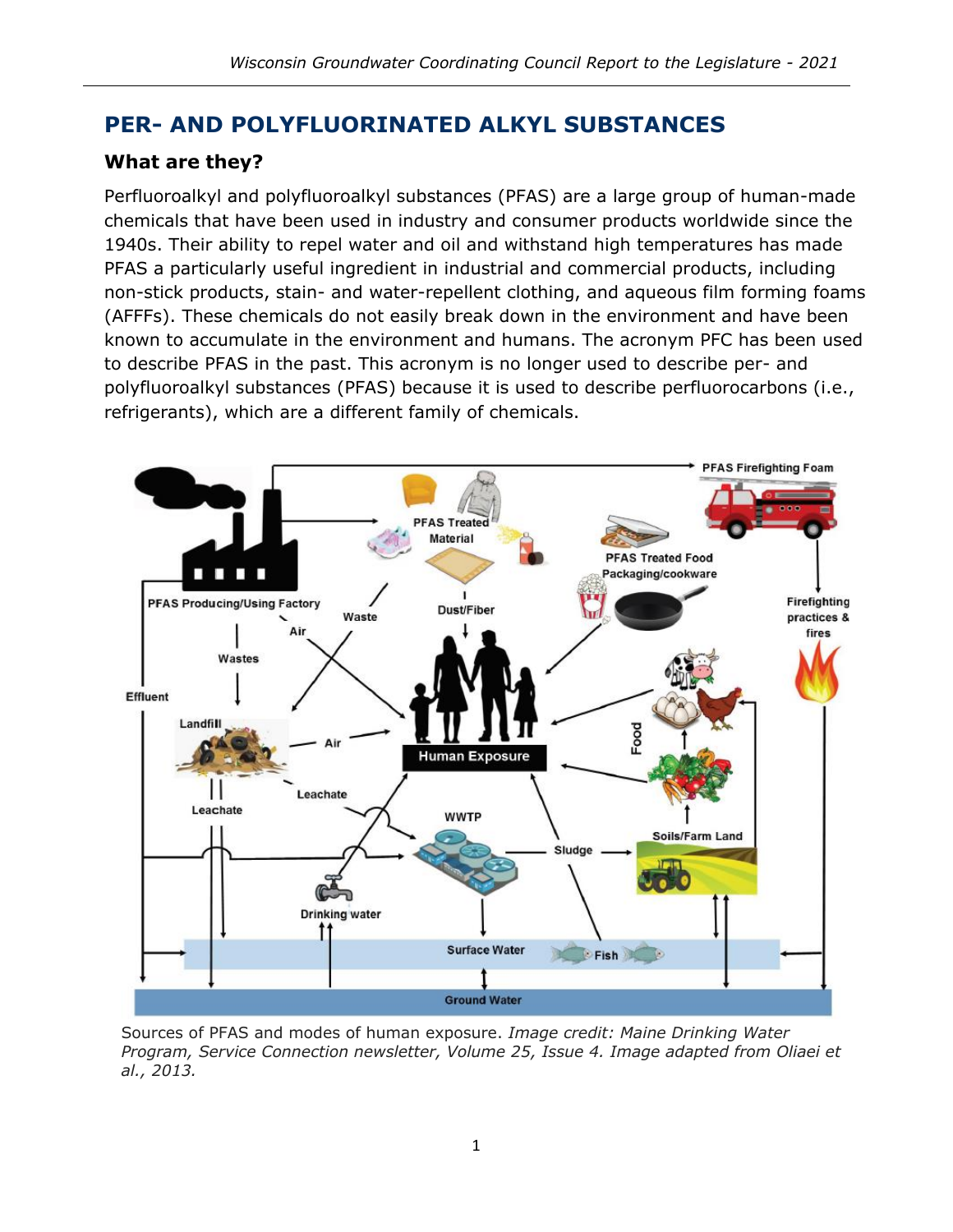Humans may be exposed to PFAS in several ways, including: drinking municipal or private well water contaminated by PFAS, eating wildlife (such as fish) in which PFAS have bioaccumulated, accidentally or unknowingly inhaling [dust](https://www.health.pa.gov/topics/Documents/Environmental%20Health/PEATT%20Environmental%20Assessment%20Report%20-%206-24-2020.pdf) contaminated by PFAS (an original source could be couch or mattress coverings that were treated with PFAS), and eating food that was packaged in material that contains PFAS. Although numerous consumer products are thought to contain PFAS, direct exposure from consumer products may be more acute in certain cases in which a PFAS-containing product could be ingested (e.g., lipstick). In a nationwide study, low levels of PFAS were determined to be present in the blood of most Americans.

Although PFAS have been used extensively since the mid-20th century, in recent years the scientific health research community has made progress to better understand their potential impacts to human health. This understanding continues to evolve based on ongoing research. The four perfluoralkyl acids (PFAAs) perfluorooctane sulfonic acid (PFOS), perfluorooctanoic acid (PFOA), perfluorohexane sulfonic acid (PFHxS), and perfluorononanoic acid (PFNA) are among the most studied PFAS chemicals. Current studies of these PFAS suggest exposure may affect childhood development, decrease female fertility, increase the risk of high blood pressure in pregnant women, increase cholesterol levels, increase the risk of thyroid disease, and decrease antibody response to vaccines. EPA research suggests that some PFAS may have the potential to cause cancer, but the topic requires further research.

Currently, there is limited regulatory authority regarding PFAS at the federal level. In 2016, the EPA issued a non-enforceable Lifetime Health Advisory level for PFOA and **[PFOS](https://www.epa.gov/ground-water-and-drinking-water/drinking-water-health-advisories-pfoa-and-pfos)** of 70 parts per trillion (ppt) in drinking water and in February 2020 released an updated PFAS action plan titled [EPA PFAS Action Plan: Program Update,](https://www.epa.gov/pfas/epas-pfas-action-plan) that, among other steps, pledges to work under the Safe Drinking Water Act (SDWA) to make a regulatory determination for PFOA and PFOS. Currently, the DNR, under Chapter 292, [Wisconsin Statutes,](https://docs.legis.wisconsin.gov/statutes/statutes/292) has authority to require parties that discharge PFAS to the air, land,



Firefighters training with firefighting foam. A specific type of firefighting foam, known as Aqueous Film Forming Foam, contains significant amounts of PFAS and is designed for use on fires involving flammable liquids (Class B).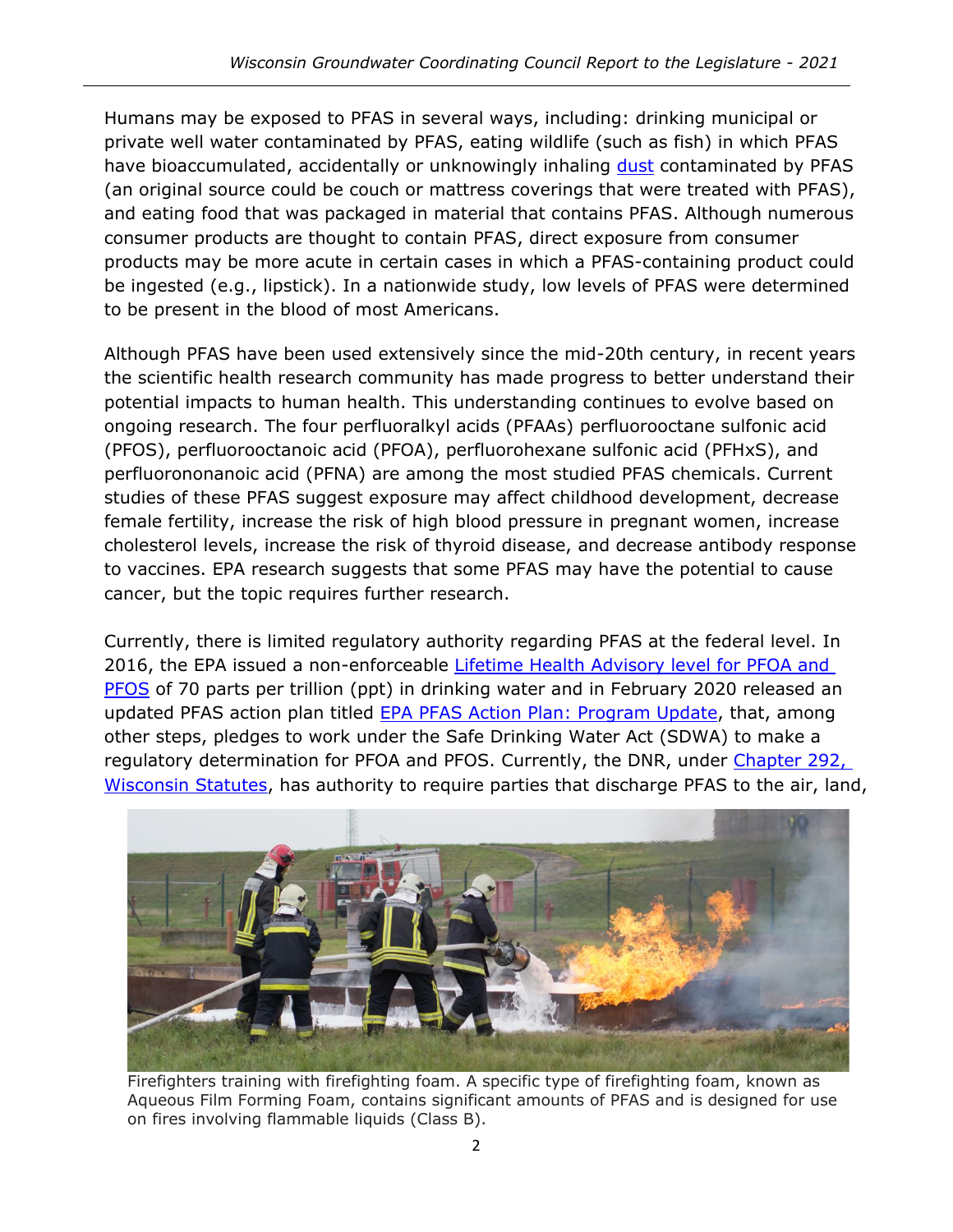and waters of the State to take action to restore the environment to a practicable level. DNR's Water Quality Program has authority to regulate discharges to surface water on a site-by-site basis in accordance with the federal Clean Water Act.

### **Occurrence in Wisconsin**

Under the Safe Drinking Water Act's third Unregulated Contaminants Monitoring Rule (UCMR-3), about 90 municipal water systems statewide were sampled for PFOA and PFOS between 2013 and 2015. PFAS were detected in municipal water systems in La Crosse, West Bend, and Rhinelander. At the time, laboratory analysis was only done for six PFAS analytes, whereas since the beginning of 2020, laboratory analysis for Wisconsin samples has often been done for at least 33 PFAS analytes. Also, laboratory reporting limits were considerably higher in the UCMR-3 project than they are today. In the case of PFOA and PFOS, the UCMR-3 laboratory reporting limits were 20 ppt and 40 ppt, respectively. Currently, the Wisconsin Department of Health Services (DHS) recommended groundwater protection standard and drinking water health advisory level is 20 ppt for PFOA and PFOS individually or combined. The data from UCMR-3 served as an initial indicator of the fact that both groundwater and drinking water supplies in Wisconsin have been impacted by PFAS.

Since UCMR-3 was conducted, sampling has also been conducted voluntarily by several municipal water systems and in some cases laboratory analysis included a more comprehensive list of PFAS. These sampling efforts identified PFAS in varying concentrations in municipal water systems in Marinette (surface water source), Madison, and Rhinelander, as well as additional impacts in La Crosse and the Town of Campbell on French Island.

Other than UCMR-3 sampling, there has not yet been any statewide sampling of PFAS in groundwater in Wisconsin. However, DNR is currently planning a project to sample at least 90 of the state's 611 municipal water systems for PFAS in groundwatersourced drinking water. Finished drinking water from all groundwater sources to each system will be sampled. These groundwater sources in the 90 selected systems represent about 30% of all groundwater sources of municipal drinking water statewide. The project is expected to begin during the summer/fall of 2021. The Wisconsin PFAS Action Council (WISPAC), a multi-agency PFAS task force created by Governor Evers' [Executive Order](https://evers.wi.gov/Documents/EO/EO%2040%20-%20PFAS.pdf) 40, recommends sampling of every municipal system and additional priority public water systems for PFAS, contingent upon availability of sufficient funding.

Much work on PFAS in Wisconsin has focused on contaminated site investigations. As of June 2021, there are approximately 60 open site investigations statewide in which one or more PFAS have been identified as a contaminant. Such contaminated site investigations include former firefighting training areas (civilian, corporate and military), industrial facilities, landfills, and an area where biosolids were land applied.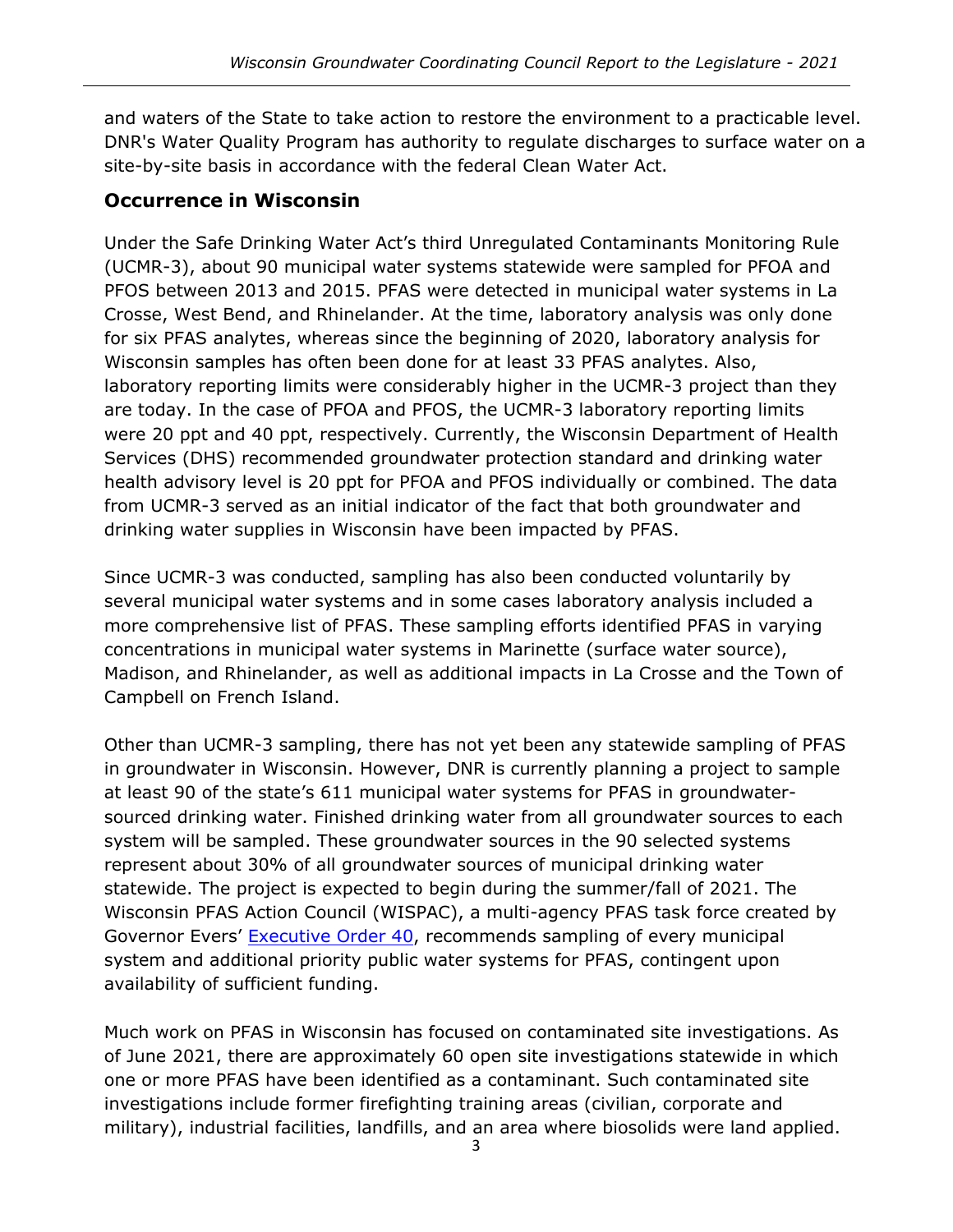The latter two types of sites are secondary sources, were PFAS were not produced or used directly but rather released to the environment due to their presence in consumer products or other waste streams. Among landfills, older unlined landfills may present a higher risk to groundwater. The environmental stability and lack of effective treatment of PFAS in municipal sewage plants may lead to their presence in biosolids, which might threaten the practice of biosolids land spreading as a beneficial reuse of municipal waste. In areas without municipal sewerage, PFAS may also be released to groundwater from septic systems due to their presence in numerous commercial products.

Where PFAS are discovered in groundwater and attributed to a responsible party, the resulting site investigation and remedial actions may be a multi-year process and for larger and more complex sites may take decades. This work includes all impacted media, not just groundwater. Meanwhile, DNR is reviewing scientific findings indicating that relatively low concentrations of PFAS may be common in groundwater, even at locations far away from known contaminated sites. Despite the fact that PFAS are exclusively created by industrial production and they do not occur naturally, the term 'background' is nevertheless sometimes used to refer to low concentrations of PFAS commonly found in groundwater and that may not be readily attributable to a specific industrial or commercial release to the environment. The paradox that PFAS are not naturally occurring but nevertheless may be widespread in the environment (potentially including groundwater), even at locations distant from known or suspected sources under investigation by responsible parties, makes PFAS especially challenging compared to many other contaminants.

## **GCC Agency Actions**

Currently, there are no state or federal groundwater protection standards for PFAS. To address this regulatory gap, DNR requested DHS review of a total of 36 PFAS as potential updates to the NR 140 groundwater standards. As part of the Cycle 10 and Cycle 11 NR 140 updates, DHS searched for toxicity information for 36 individual PFAS. In June 2019, DHS recommended a groundwater enforcement standard of 20 parts per trillion (ppt) as a combined standard for PFOA and PFOS (part of the Cycle [10](https://www.dhs.wisconsin.gov/water/gws-cycle10.htm) recommendations). DNR is currently in rulemaking to potentially establish PFOA and PFOS DHS-recommended groundwater standards in NR 140. In November of 2020, DHS recommended groundwater enforcement standards for 16 additional PFAS as part of DHS's [Cycle 11](https://www.dhs.wisconsin.gov/water/gws-cycle11.htm) groundwater standard recommendations. DHS recommended that four of those Cycle 11 PFAS be regulated as combined standards, along with PFOA and PFOS. For the remaining 12 PFAS, individual standards were recommended. On June 23rd, 2021, the Natural Resources Board approved the NR 140 Cycle 11 statement of scope, allowing for rulemaking for the 16 additional PFAS to proceed.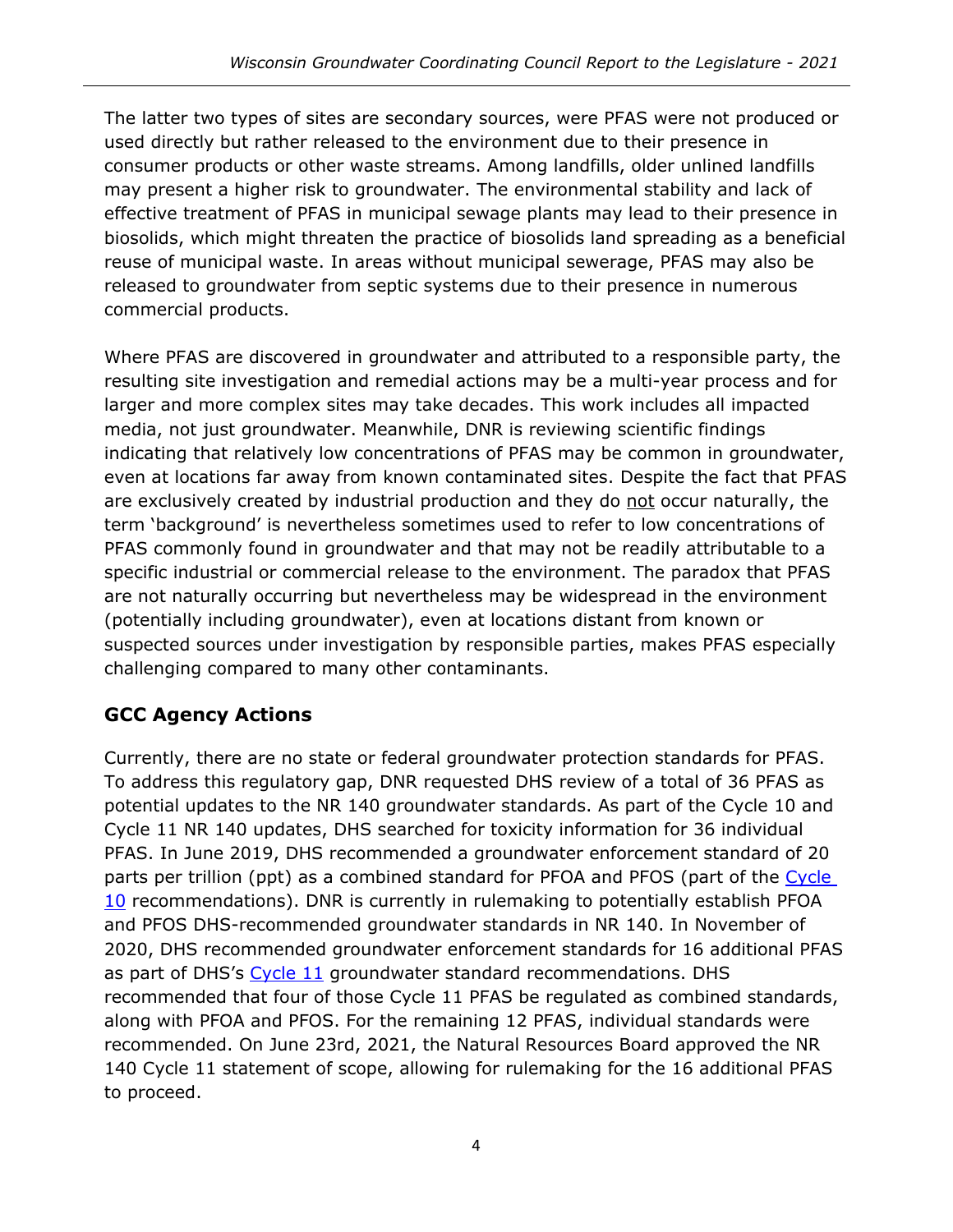The DHS-recommend PFAS groundwater quality standards currently serve as guidance for safe drinking water levels. Until such time when rulemaking is completed, entities undertaking groundwater cleanups of PFAS contamination are required to work with DNR and DHS to establish site-specific cleanup standards. As additional guidance regarding cumulative health effects of PFAS mixtures, DHS recommends a [hazard index](https://dnr.wisconsin.gov/sites/default/files/topic/PFAS/DHSHazIndexLetter20210608.pdf) be calculated for all PFAS drinking water samples. The hazard index effectively combines all of the recommended PFAS standards into a single value. If the hazard index exceeds 1.0, DHS recommends that the water not be consumed. [Guidance for temporary water](https://dnr.wi.gov/files/PDF/pubs/rr/RR0131.pdf) for private well owners affected by PFAS is available.

The [Wisconsin PFAS Action Plan](https://dnr.wisconsin.gov/topic/PFAS/ActionPlan.html) was released in December 2020. The plan was developed by the Wisconsin PFAS Action Council, or WISPAC, to serve as a roadmap for addressing PFAS contamination in diverse environmental media and settings in the state. The PFAS Action Plan presents several recommendations, including one specifically for drinking water (including groundwater sources). That recommendation is to conduct statewide drinking water testing, including all municipal systems as well as some other priority community and non-community public water systems. Work on sampling municipal systems is tentatively anticipated to begin during the summer/fall of 2021.

The PFAS Action Plan also presents several other recommendations that directly or indirectly relate to groundwater. The following table



The Wisconsin PFAS Action Plan was released in December 2020.

presents an overview of recommendations most directly related to groundwater (readers are referred to the PFAS Action Plan for more detail and other recommendations not listed here) and the status of implementation: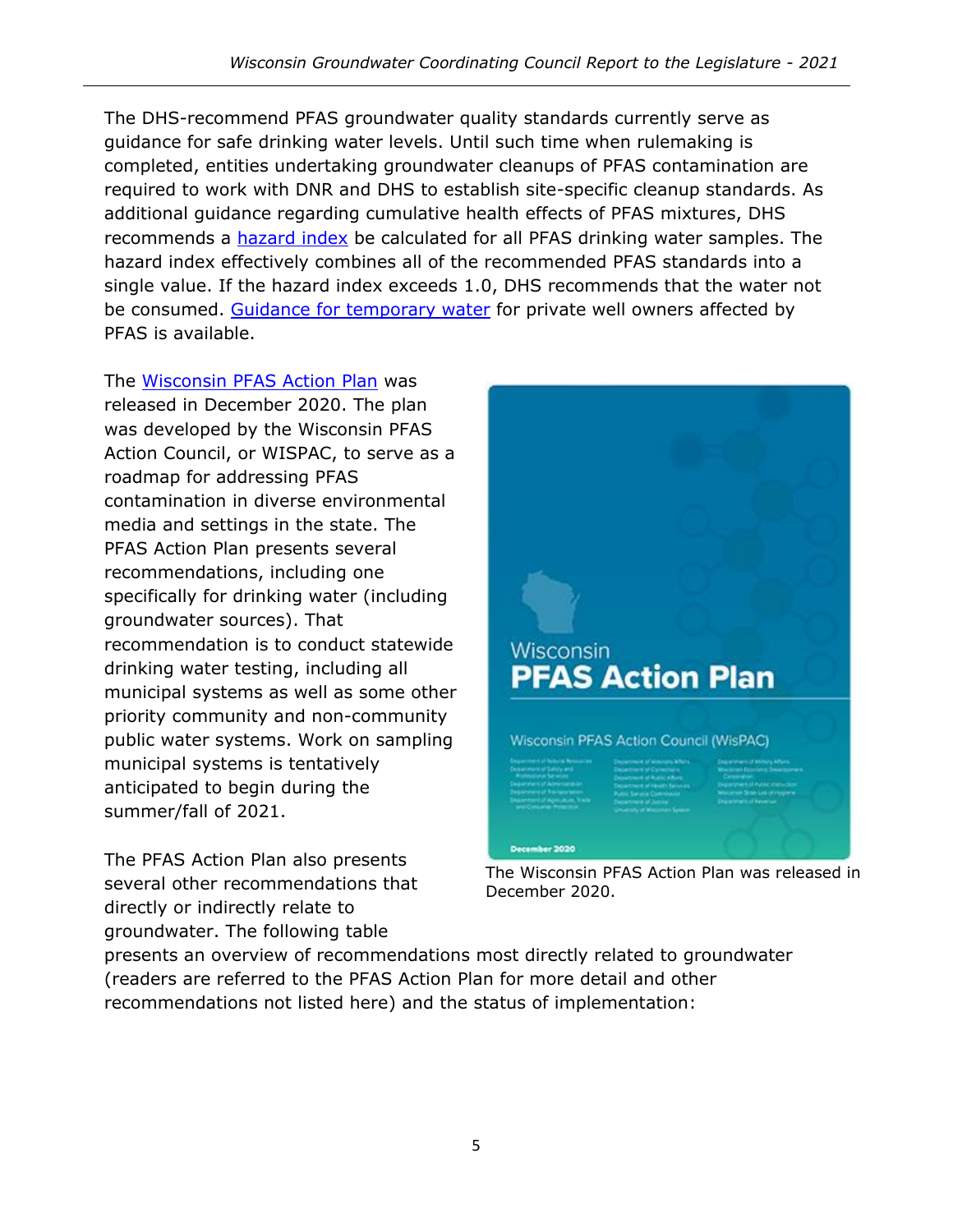| <b>Recommendation</b> | <b>Summary of</b>               | <b>Status of groundwater-</b>            |
|-----------------------|---------------------------------|------------------------------------------|
| number                | recommendation                  | related implementation                   |
|                       | (see the PFAS                   |                                          |
|                       | <b>Action Plan for full</b>     |                                          |
|                       | text)                           |                                          |
| 1.1                   | Establish science-              | In progress with the DHS                 |
|                       | based environmental             | Cycle 10 and Cycle 11 (NR                |
|                       | standards for PFAS              | 140) recommended                         |
|                       |                                 | groundwater standards.                   |
| 1.2                   | Safely manage PFAS              | DNR is reviewing scientific              |
|                       | in landfill leachate            | studies on PFAS in landfill              |
|                       |                                 | leachate.                                |
| 2.4                   | Test public water               | Sampling of drinking water               |
|                       | systems for PFAS                | from about 90 groundwater-               |
|                       |                                 | sourced municipal systems                |
|                       |                                 | tentatively expected to start            |
|                       |                                 | during summer/fall 2021.                 |
| 3.4                   | <b>Identify PFAS sources</b>    | DNR's Water Quality program              |
|                       | and reduce                      | has been conducting sampling             |
|                       | discharges to                   | of industrial wastewater                 |
|                       | wastewater facilities           | treatment effluent. Any                  |
|                       |                                 | actions taken to reduce                  |
|                       |                                 | loading of PFAS to wastewater            |
|                       |                                 | treatment plants are expected            |
|                       |                                 | to have benefits for surface             |
|                       |                                 | water as well as groundwater.            |
| 5.2                   | Monitor background <sup>1</sup> | DNR is reviewing studies                 |
|                       | levels of PFAS in the           | relevant to background <sup>1</sup> PFAS |
|                       | environment                     | levels in groundwater and                |
|                       | (includes                       | exploring what practical                 |
|                       | groundwater and a               | options might be feasible for            |
|                       | variety of other                | sampling related to evaluation           |
|                       | environmental                   | of background levels                     |
|                       | media).                         |                                          |

Table footnote:

<sup>&</sup>lt;sup>1</sup> Multimedia research has shown that PFAS can be transport long distances from a source. 'Background' is meant in the sense that some low concentrations of certain PFAS might be widespread and/or not readily attributable to a local source. However, PFAS do not occur naturally.